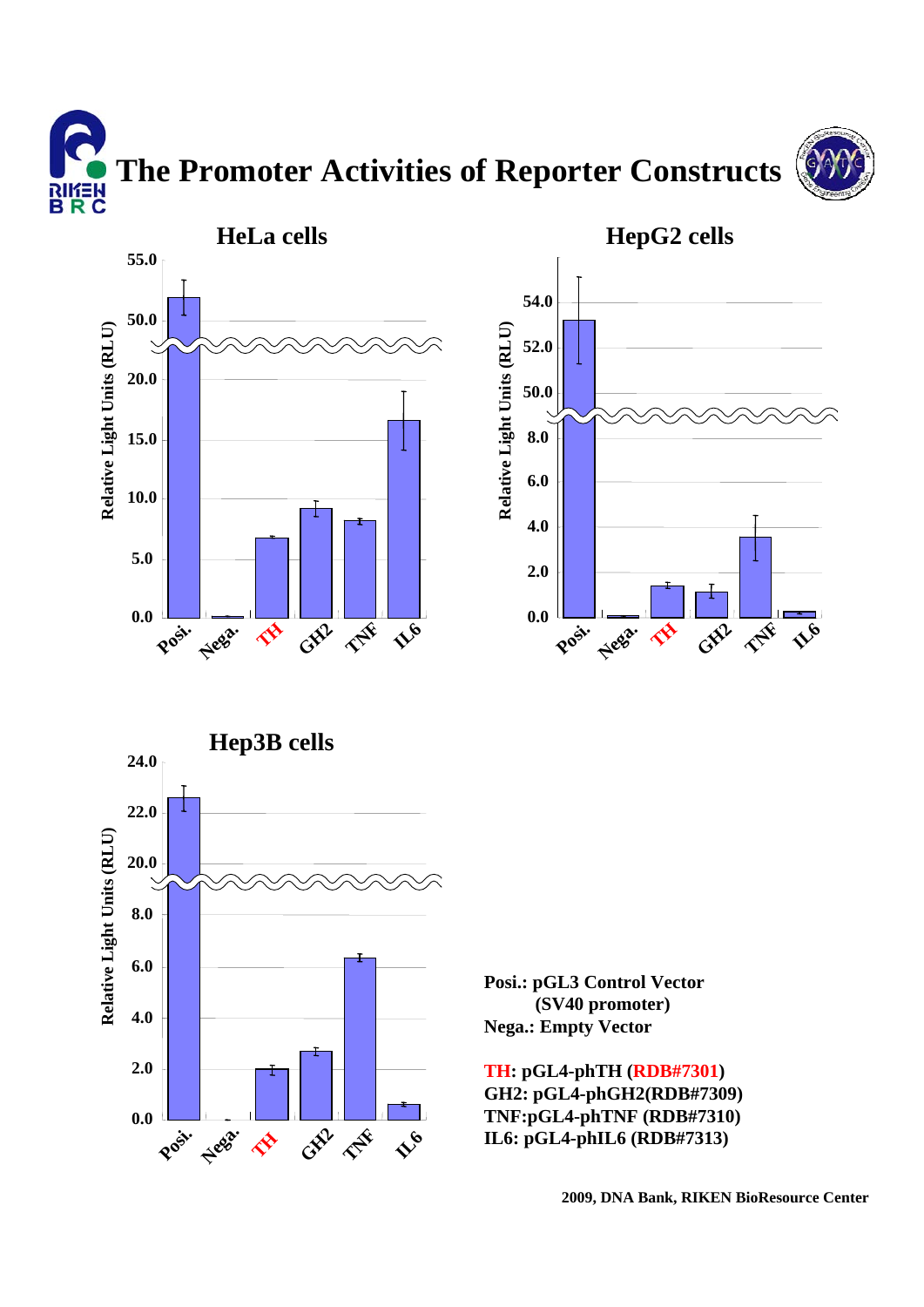

219' GGGGNGAGGC TCTAGGCTGG GGTTGTCCTC AAGGGAGTTC TCAGGTCACC CCAGGNGTCA 239" GGGG-GAGGC TCTAGGCTGG GGTTGTCCTC AAGGGAGTTC TCAGGTCACC CCAGG-GTCA

160' AGGAGGTGCC AGNTGGGCGT GGGCTGGATG CGGG-TGCCT GCGGGGCGGA CATGGAACTT 180" AGGAGGTGCC AG-TGGGCGT GGGCTGGATG CGGGTTGCCT GCGGGGCGGA CATGGAACTT

61" GTCTGGCCAT CTCTGCTGAC CCCAGAGTG- ATGGGGAGGC CTCCCCTTCC ACCAGAAGGG 101' CCAGAAGCCA CCCT-GGGCA GNGGGCATCA CTCTCCCTGG GTGGGGCAGC GGCTGGGAGC 

120" CCAGAAGCCA CCCTGGGGCA GGGGCAGTCA CTCTCCCTGG GTGGGGCAGC GGCTGGGAGC

 $1'$ GG CCTAACTGGC CGGTACCTGA G-CTCGCTAG CCTCGAGGAT 1" GTGCCAGAAC ATGTCTCTGG CCTAACTGGC CGGTACCTGA GACTCGCTAG CCTCGAGGAT 42' - TCTGGCCAT CTCTGCTGAC CCCAGAGGGN ATGGGGAGGC CTCCCCTTCC ACCAGAAGGG

 $[96.724\% / 519 bp]$  INT/OPT Score : < 544/ 1857 >

Unit Size to Compare  $= 1$ Pick up Location  $= 1$ 

File Name : Reference Seq. GNU Sequence Size  $: 5422$ 

2nd Nucleotide Sequence

File Name

Sequence Size

1st Nucleotide Sequence

 $: 531$ 

Date: 2009.06.25

[ GENETYX : Nucleotide Sequence Homology Data ]

: RDB7301F fasta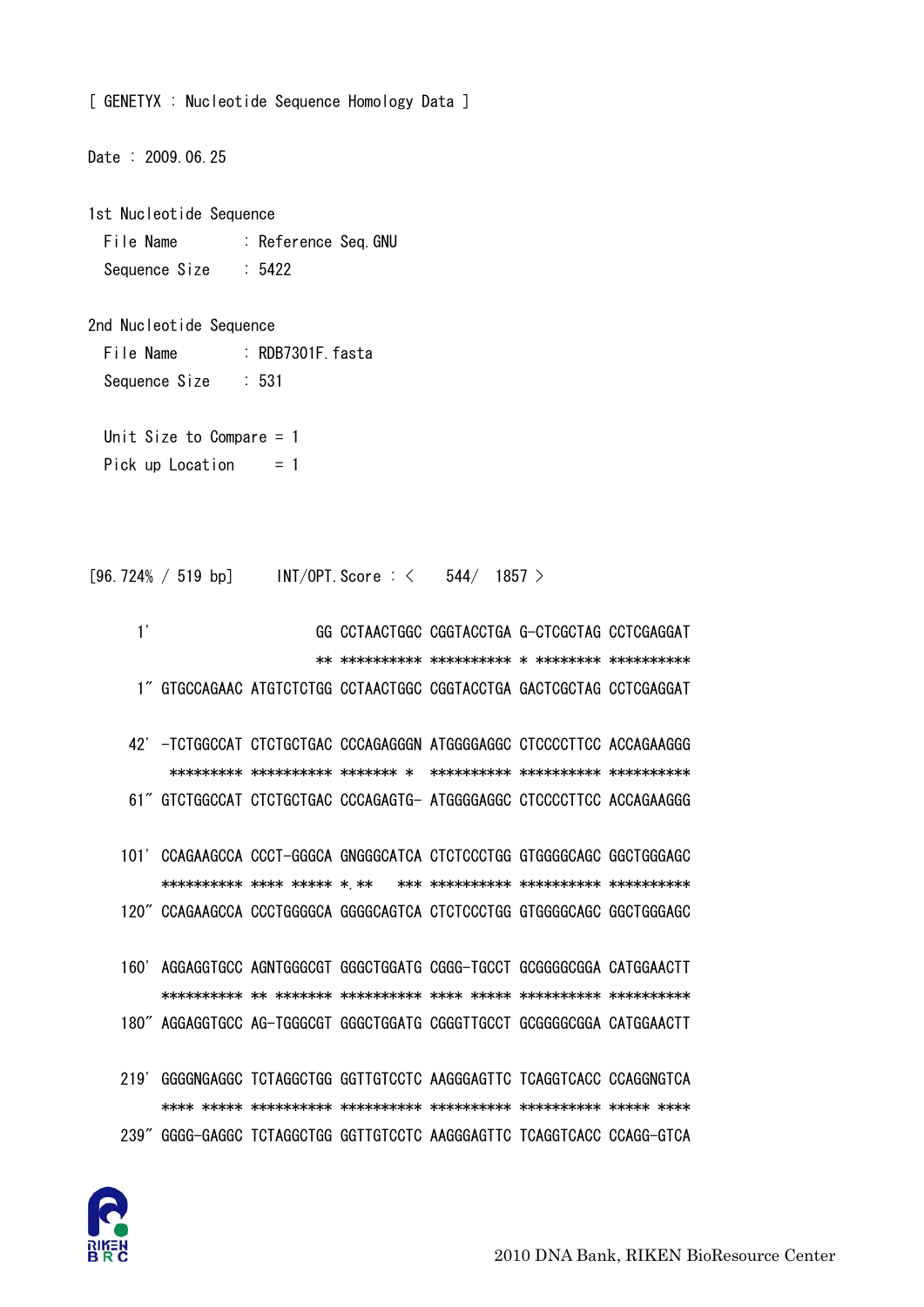279' CCCTCAACCC GGGGCCTGGT GGGGTAGAGG AGAAACTGCA AAGGTCNTCT CCAAGGGGAA 297" CCCTCAACCC GGGGCCTGGT GGGGTAGAGG AGAAACTGCA AAGGTC-TCT CCAAGGGGAA

339' GGCATCAGGG CCCTCAGCAC TGAGGGACGT GCGTGCTNCT TTAAAGAAGG GGCCACAGGA 356" GGCATCAGGG CCCTCAGCAC TGAGGGACGT GCGTGCT-CT TTAAAGAAGG GGCCACAGGA

399' CCCCGAGGGA AGCCAGGAGC TAGCAGTGNG GCCATAGAGG GGCTGAGTGG GGTGGGTGGA 415" CCCCGAGGGA AGCCAGGAGC TAGCAGTG-G GCCATAGAGG GGCTGAGTGG GGTGGGTGGA

459' AGCCGTCCCT GGCCCTGGTN CGCCCTGGCA ACCCTGGTGG GGACTGTGAT GCAGGAGGTG 474" AGCCGTCCCT GGCCCTGGT- CGCCCTGGCA ACCCTGGTGG GGACTGTGAT GCAGGAGTG

1st Nucleotide Sequence

File Name : Reference Seq.GNU  $\therefore$  5422 Sequence Size

2nd Nucleotide Sequence

File Name : RDB7301R. fasta (Complementary) Sequence Size  $:549$ 

Unit Size to Compare  $= 1$ Pick up Location  $= 1$ 

 $[96.057% / 558 bp]$  $INT/OPT$ . Score  $: <$  $396/1898$ 

721' ACACGGCCTG GANATCTTCT GGAGAAGCAA ACAAATTGCC TCCTGACATC TGAGGCTGGA \*\* \*\*\*\*\*\*\*\*\*\*\* \*\*\*\*\*\*\*\*\*\*\*  $1<sup>''</sup>$ CC TCCTGACATC TGAGGCTGGA